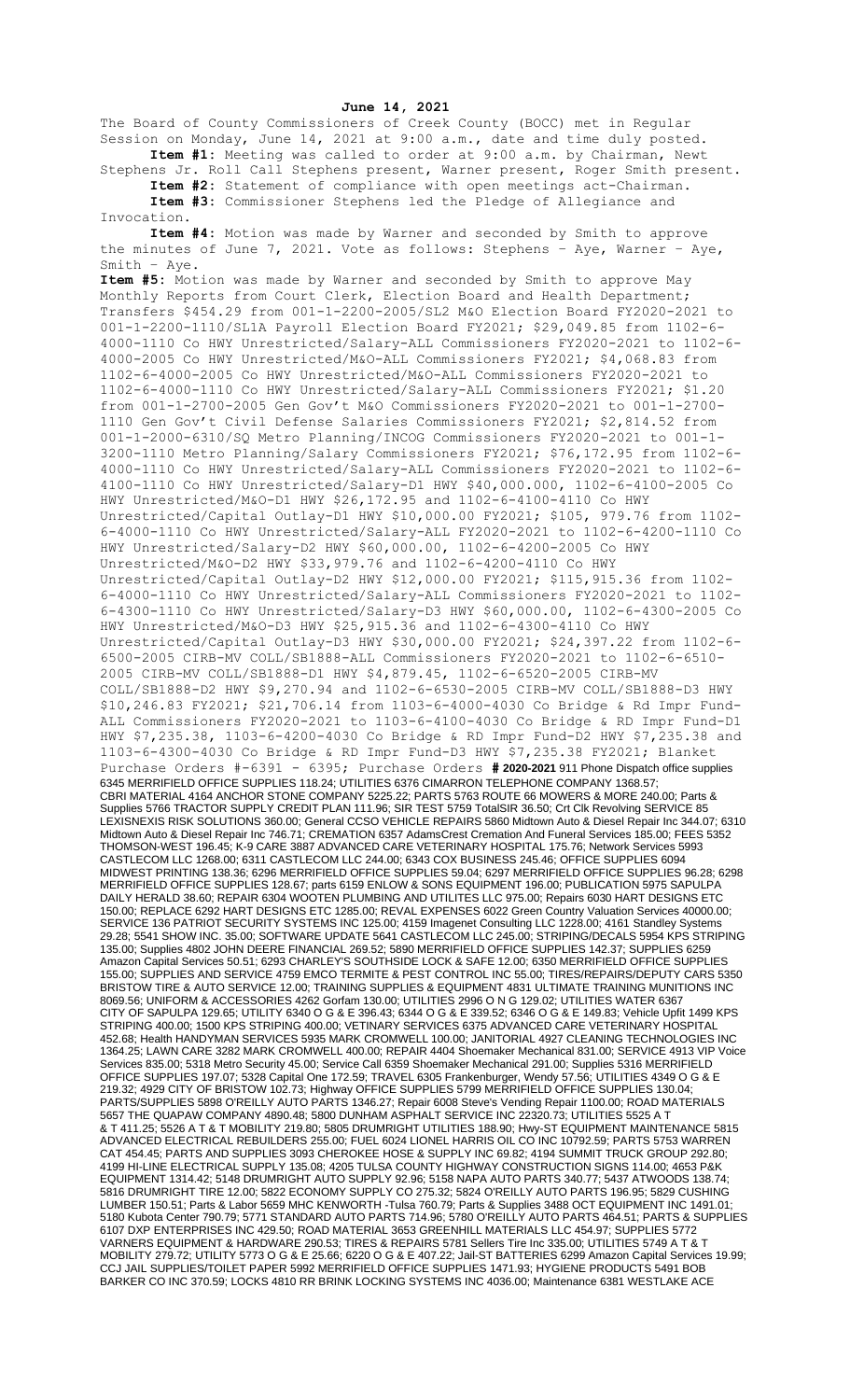HARDWARE OK-020 102.13; PHONE & INTERNET SERVICES 6374 COX BUSINESS 2203.68; SUPPLIES/JAIL 6291 WESTLAKE ACE HARDWARE OK-020 488.31; TECH SUPPORT 5970 CASTLECOM LLC 265.25; UTILITIES WATER 6372 SAPULPA RURAL WATER CO 2980.50; 6379 SAPULPA RURAL WATER CO 38.00; Juv Dent-ST GLOVES 6289 Amazon Capital Services 75.96; JUVENILE DETENTION 6169 MERRIFIELD OFFICE SUPPLIES 527.82; 6300 MERRIFIELD OFFICE SUPPLIES 466.47; TRAINING REGISTRATION 5506 CENTRAL TECHNOLOGY CENTER 180.00; UTILITIES ELECTRIC SERVICE 6308 O G & E 1073.25; Planning/Zoning POSTAGE 3790 QUADIENT FINANCE USA INC 500.00; Supplies 5131 MERRIFIELD OFFICE SUPPLIES 7.30; Resale AIR FRESHENERS 4156 SCENTS PLUS LLC 72.00; LEASE 6337 QUADIENT LEASING USA INC 801.72; PUBLICATION 5649 SAPULPA DAILY HERALD 8592.00; Supplies 5544 MIDWEST PRINTING 500.00; TRAVEL REIMBURSEMENT 5904 FOWLER, BETTY 73.92; SH Commissary Commissary 5448 TIGER CORRECTIONAL 2303.02; SH Svc Fee EMAIL HOSTING 3244 CASTLECOM LLC 150.00; FIREARM 1339 G T DISTRIBUTORS 22045.80; FOOD FOR INMATES 5130 TIGER CORRECTIONAL 8589.83; LICENSE FEES 4838 CASTLECOM LLC 544.50; 6301 CASTLECOM LLC 566.80; MEDICAL SERVICES/JAIL 6338 Turn Key Health Clinics LLC 6591.86; TIME CLOCK/ 6382 TIMECLOCK PLUS, LLC 3364.20; Training 3946 LAW ENFORCEMENT RISK MANAGEMENT GROUP 2040.00; UNIFORM & ACCESSORIES 3590 OKLAHOMA POLICE SUPPLY 3148.50; Tax Refunds TAX CORRECTION 229 Brett And Michelle Sumner 82.00; 230 Robert, Charlotte And Brett Sumner 79.00; 231 Robert, Charlotte And Brett Sumner 76.00; 232 Robert, Charlotte And Brett Sumner 76.00;. Vote as follows: Stephens – Aye, Warner – Aye, Smith – Aye.

 **Item #6: DISCUSSION** of new business. (In accordance with the Open Meetings Act, Title 25 O.S. § 311(A)(9), new business defined as any matter not known about or which could not have been reasonably foreseen within 24 hours of this meeting. Public Announcement that we received two late bids for **Bid#21-11 6-Month Bridge/HWY Materials and Professional Services** from Kirby-Smith Machinery and Leo Hicks Creosoting Company, these bids were received on June 7, 2021 after 2 p.m.

**Item #8:** Motion was made by Stephens and seconded by Warner to accept **Bid#21-12 Ballot Printing** for the Creek County Election Board and award upon the recommendation of Joy Naifeh, Election Board Secretary to Mid-West Printing Co. Bids received from Midwest Printing Co. and Rural Printing; Tulsa County was a no bid. Naifeh stated that Mid-West has better printing. Vote as follows: Stephens – Aye, Warner – Aye, Smith – Aye.

**Item #7:** Motion was made by Stephens and seconded by Warner to award **Bid#21-10 Commonly Used Items** to Merrifield Office Supply. The Board evaluated the submitted bids. Jana Thomas, Purchasing Agent presented spreadsheets of all 5 bidders, I have broken that down to the two overall better companies Merrifield and Admiral Express. Admiral Express did not bid all items and had alternates in the preferred items, instead of our preferred items. I have taken the two and compared them apples to apples, Merrifield appears to the best overall vendor. The Board reviewed all information and agreed, it appears that Merrifield is the best overall and they are a local vendor. Warner asked that in the future the bid be separated out by office supplies and janitorial, so we can evaluate each category and possibly award to two separate companies if need be. Vote as follows: Stephens – Aye, Warner – Aye, Smith – Aye.

**Item #9: DISCUSSION ONLY/NO ACTION** to consider implementing procedures for the expenditure of the Creek County Fire Departments Sales Tax Fund. Mortazavi stated our Office has reviewed the Policy and requested some additions and changes, this information has been sent to Jana Thomas, Purchasing Agent to complete. Does the Board have any additional requests or comments? Warner stated he had reviewed what had been previously emailed and did not have anything at this time. Stephens announced the Purchasing class will be held on Thursday, June 17, 2021 and at this time maybe we might have some more input from the Departments. I think we should hold off a week before action is taken. Mortazavi stated at this time we have ten of the fifteen that have confirmed they will be attending the purchasing class. There was discussion of the requirements within the Resolution being fulfilled. Mortazavi stated as of today, I have not received any information that is detailed in Resolution. There was discussion of what needed to be turned in to the Clerk's Office before July 1, 2021. There was discussion of the Creek County Fire Association defining "Good Standing and providing a certification of departments being in such. There will be additional policy information filed in the Clerk's Office as well, stated Andrew Goforth, Assistant District Attorney. This information/language was lined out in the first request for sales tax to the Board. It isn't something new, they have had the information. Stephens stated he will reach out to the Association and see where they are on the information. There was additional information discussed if a department is not within good standing, the County would then hold the monies, until such time the department could come within the good standing definition. This item will be back on next week with the final proposed policy.

**Item #10:** Motion was made by Stephens and seconded by Warner to pass for one week until 6-21-21 for Andrew Goforth, Assistant District Attorney to clarify project/repairs and make changes to presented resolution establishing a process for repairs and construction projects for public buildings for all county entities. Stephens stated with some of the current issues of not having contracts and other departments handling repairs/projects and then asking Glen to come and check to make sure the repair/project is complete. Some of this Glen had not been involved in on the front side. This would help with the overall process with Jana and Glen. In the past we just have everyone doing their own thing and not one watching over the whole project,